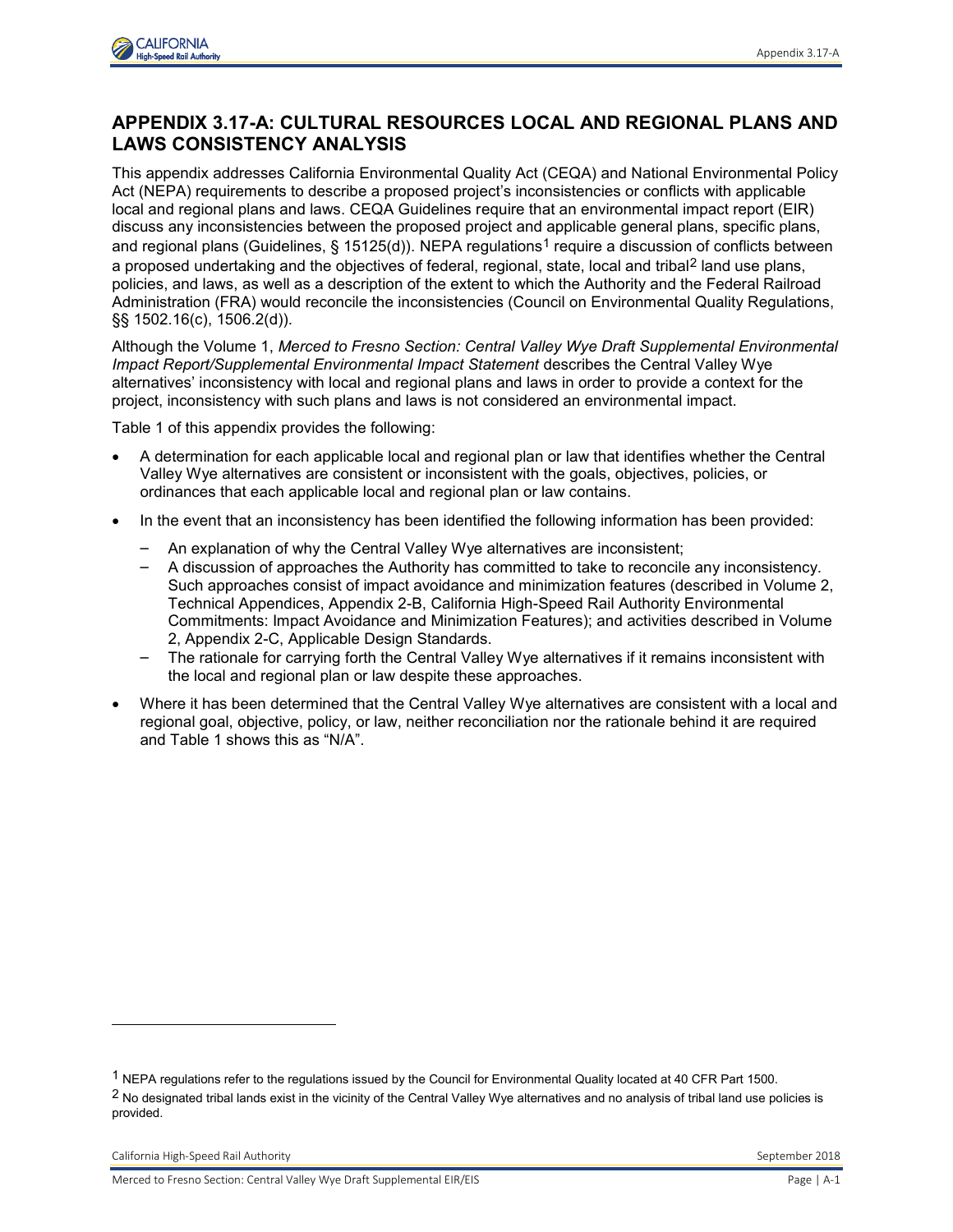| <b>Applicable Local and Regional Plan /</b><br>Law                                                                                                                                                        | <b>Inconsistency</b>                                                                                                                                                                                                                                                                                                                                                                                                                                                                                                                                                                                                                         | <b>Reconciliation</b>                                                                                                                                                                                                                                                                                                                                                                                                                                                                                                                                                                                                                                                                                                                                                                                                                                                          | <b>Rationale</b>                                                                                                                                                                                                                                           |
|-----------------------------------------------------------------------------------------------------------------------------------------------------------------------------------------------------------|----------------------------------------------------------------------------------------------------------------------------------------------------------------------------------------------------------------------------------------------------------------------------------------------------------------------------------------------------------------------------------------------------------------------------------------------------------------------------------------------------------------------------------------------------------------------------------------------------------------------------------------------|--------------------------------------------------------------------------------------------------------------------------------------------------------------------------------------------------------------------------------------------------------------------------------------------------------------------------------------------------------------------------------------------------------------------------------------------------------------------------------------------------------------------------------------------------------------------------------------------------------------------------------------------------------------------------------------------------------------------------------------------------------------------------------------------------------------------------------------------------------------------------------|------------------------------------------------------------------------------------------------------------------------------------------------------------------------------------------------------------------------------------------------------------|
| 2030 Merced County General Plan (2013)                                                                                                                                                                    |                                                                                                                                                                                                                                                                                                                                                                                                                                                                                                                                                                                                                                              |                                                                                                                                                                                                                                                                                                                                                                                                                                                                                                                                                                                                                                                                                                                                                                                                                                                                                |                                                                                                                                                                                                                                                            |
| Goal RCR-2: Protect and preserve the<br>cultural, archaeological, and historic<br>resources of the County in order to<br>maintain its unique character.                                                   | Inconsistent.<br>Consistent with implementation of CUL-<br>MM#1, CUL-MM#2, and CUL-MM#3.<br>While the Central Valley Wye<br>alternatives would not affect any known<br>cultural resources, there is a potential for<br>construction activities to impair the<br>significance of unknown archaeological<br>resources, including in areas where<br>permission to enter has not been<br>granted. Unknown archaeological sites<br>might represent the full range of<br>prehistoric or historic activities conducted<br>over time, from prehistoric lithic scatters<br>and village sites, to historic-era<br>homestead remains, to human burials. | Through implementation of CUL-MM#1,<br>the Authority would complete the<br>inventory for archaeological resources<br>and develop treatment plans for any<br>identified resources that would be<br>impaired by the project. Implementation<br>of CUL-MM#2 and CUL-MM#3 would<br>insure that construction crews are<br>trained to identify buried cultural<br>resources during construction activities,<br>provide for construction monitoring by<br>qualified professionals in areas of<br>archaeological sensitivity, and establish<br>procedures to stop work in the event of a<br>discovery. In accordance with CUL-<br>MM#3, if human remains are<br>encountered, the appropriate state and<br>federal laws would be followed to<br>determine whether the remains are<br>affiliated with a Native American tribe; if<br>so, such remains would be treated<br>appropriately. | The Authority is mandated to construct<br>and operate the HSR project. This is a<br>state-level project that would have<br>benefits across multiple resources areas.<br>The project design includes measures to<br>minimize impacts on cultural resources. |
| Policy RCR-2.1: Archaeological Site and<br><b>Artifact Protection</b><br>Require development projects that affect<br>archaeological sites and artifacts to avoid<br>disturbance or damage to these sites. | Inconsistent.<br>Consistent with implementation of CUL-<br>MM#1, CUL-MM#2, and CUL-MM#3.<br>While the Central Valley Wye<br>alternatives would not affect any known<br>cultural resources, there is a potential for<br>construction activities to impair the<br>significance of unknown archaeological<br>resources, including in areas where<br>permission to enter has not been<br>granted. Unknown archaeological sites                                                                                                                                                                                                                   | Through implementation of CUL-MM#1,<br>the Authority would complete the<br>inventory for archaeological resources<br>and develop treatment plans for any<br>identified resources that would be<br>impaired by the project. Implementation<br>of CUL-MM#2 and CUL-MM#3 would<br>insure that construction crews are<br>trained to identify buried cultural<br>resources during construction activities,<br>provide for construction monitoring by                                                                                                                                                                                                                                                                                                                                                                                                                                | The Authority is mandated to construct<br>and operate the HSR project. This is a<br>state-level project that would have<br>benefits across multiple resources areas.<br>The project design includes measures to<br>minimize impacts on cultural resources. |

## **Table 1 Applicable Local and Regional Plan and Law Inconsistency, Reconciliation, and Rationale**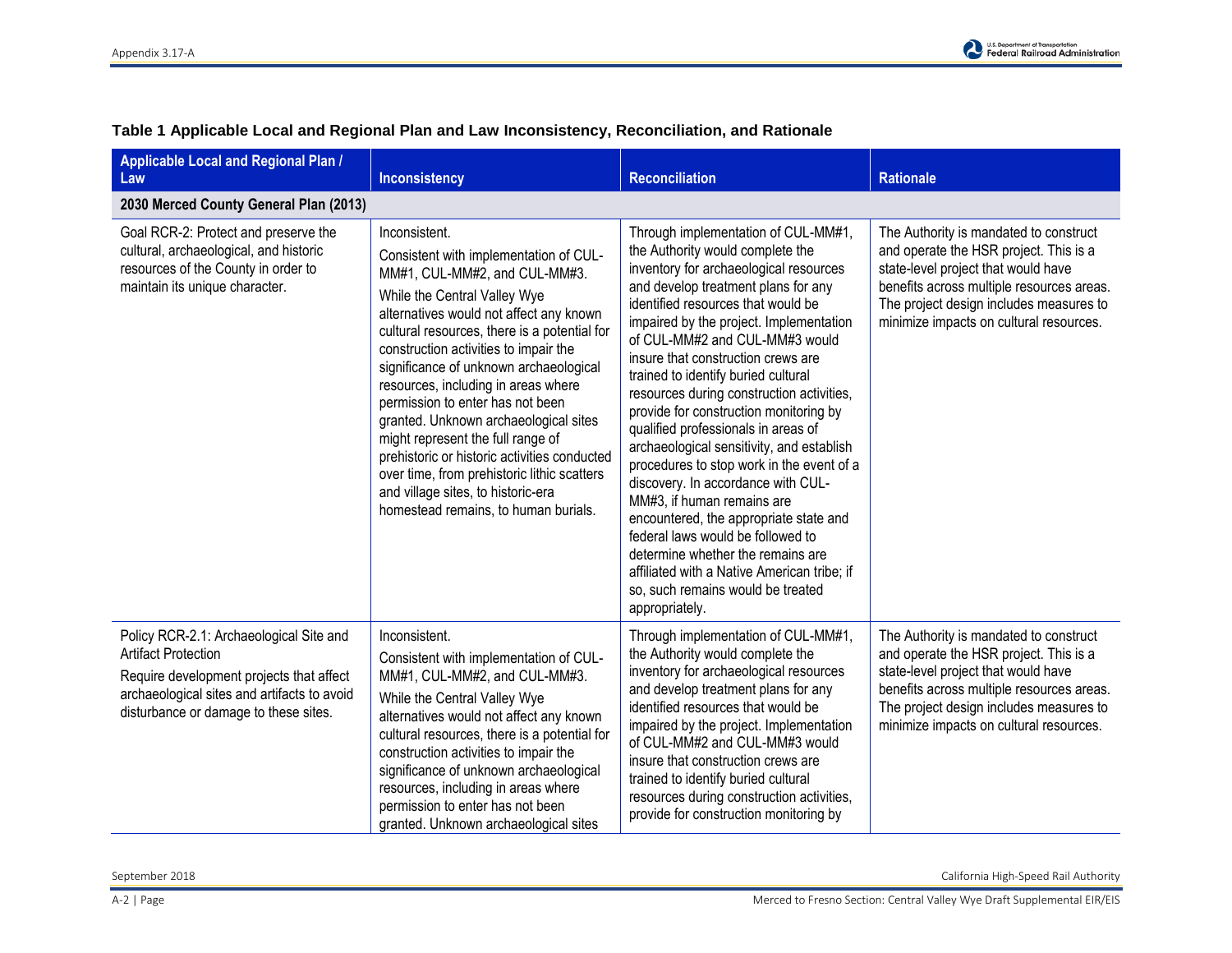| <b>Applicable Local and Regional Plan /</b><br>Law                                                                                                                                                             | <b>Inconsistency</b>                                                                                                                                                                                           | <b>Reconciliation</b>                                                                                                                                                                                                                                                                                                                                                                                                       | <b>Rationale</b>                                                                                                                                                     |
|----------------------------------------------------------------------------------------------------------------------------------------------------------------------------------------------------------------|----------------------------------------------------------------------------------------------------------------------------------------------------------------------------------------------------------------|-----------------------------------------------------------------------------------------------------------------------------------------------------------------------------------------------------------------------------------------------------------------------------------------------------------------------------------------------------------------------------------------------------------------------------|----------------------------------------------------------------------------------------------------------------------------------------------------------------------|
|                                                                                                                                                                                                                | might represent the full range of<br>prehistoric or historic activities conducted<br>over time, from prehistoric lithic scatters<br>and village sites, to historic-era<br>homestead remains, to human burials. | qualified professionals in areas of<br>archaeological sensitivity, and establish<br>procedures to stop work in the event of a<br>discovery. In accordance with CUL-<br>MM#3, if human remains are<br>encountered, the appropriate state and<br>federal laws would be followed to<br>determine whether the remains are<br>affiliated with a Native American tribe; if<br>so, such remains would be treated<br>appropriately. |                                                                                                                                                                      |
| Policy RCR-2.2: Historic Area<br>Preservation                                                                                                                                                                  | Consistent                                                                                                                                                                                                     | N/A                                                                                                                                                                                                                                                                                                                                                                                                                         | N/A                                                                                                                                                                  |
| Support the preservation of historical<br>structures and areas, particularly those<br>listed on the National Registrar [sic] of<br>Historic Places and California Registrar<br>[sic] of Historic Places [sic]. |                                                                                                                                                                                                                |                                                                                                                                                                                                                                                                                                                                                                                                                             |                                                                                                                                                                      |
| Policy RCR-2.3: Architectural Character<br>Preservation                                                                                                                                                        | Consistent                                                                                                                                                                                                     | N/A                                                                                                                                                                                                                                                                                                                                                                                                                         | N/A                                                                                                                                                                  |
| Require that the original architectural<br>character of significant State and Federally<br>listed historic structures be maintained in<br>compliance with preservation standards<br>and regulations.           |                                                                                                                                                                                                                |                                                                                                                                                                                                                                                                                                                                                                                                                             |                                                                                                                                                                      |
| Policy ROS-2.4: Park and Open Space<br><b>Historic Resource Preservation</b>                                                                                                                                   | Consistent                                                                                                                                                                                                     | N/A                                                                                                                                                                                                                                                                                                                                                                                                                         | N/A                                                                                                                                                                  |
| Require the preservation of historic<br>resources located in parks and publicly-<br>owned open-space areas.                                                                                                    |                                                                                                                                                                                                                |                                                                                                                                                                                                                                                                                                                                                                                                                             |                                                                                                                                                                      |
| Policy RCR-2.5: Human Remains<br>Discovery<br>Require that, in the event of discovery of<br>human remains on any project<br>construction site, all work in the vicinity of                                     | Inconsistent.<br>Consistent with implementation of CUL-<br>MM#3.                                                                                                                                               | In accordance with CUL-MM#3, if human<br>remains are encountered, the<br>appropriate state and federal laws would<br>be followed to determine whether the<br>remains are affiliated with a Native                                                                                                                                                                                                                           | The Authority is mandated to construct<br>and operate the HSR project. This is a<br>state-level project that would have<br>benefits across multiple resources areas. |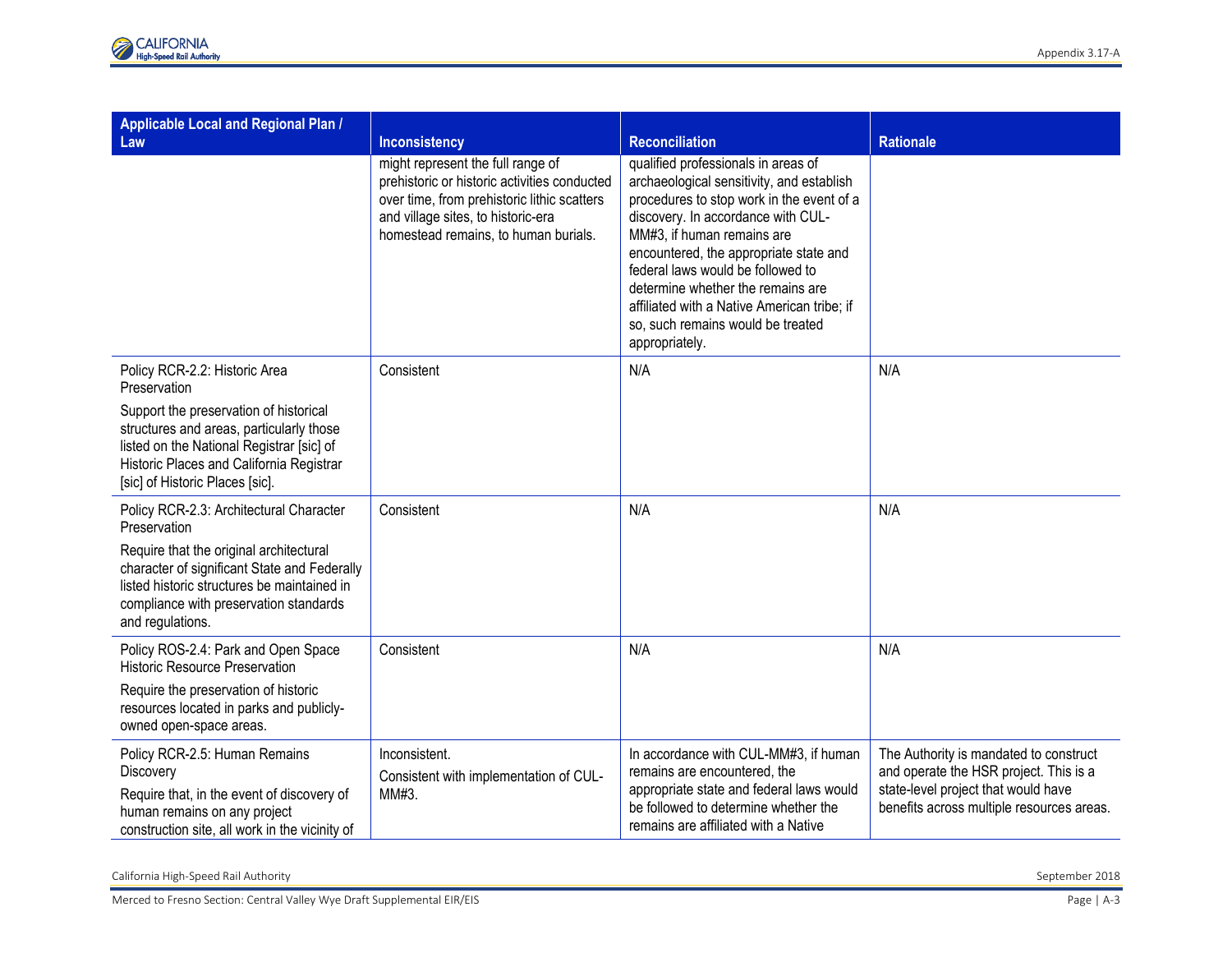| <b>Applicable Local and Regional Plan /</b><br>Law                                                                                                                                                                                                                                                                                | <b>Inconsistency</b>                                                                                                                                                                                                                                                                                                                                                                                                                                                                                                                             | <b>Reconciliation</b>                                                                                                                                                                                                            | <b>Rationale</b>                                                                   |
|-----------------------------------------------------------------------------------------------------------------------------------------------------------------------------------------------------------------------------------------------------------------------------------------------------------------------------------|--------------------------------------------------------------------------------------------------------------------------------------------------------------------------------------------------------------------------------------------------------------------------------------------------------------------------------------------------------------------------------------------------------------------------------------------------------------------------------------------------------------------------------------------------|----------------------------------------------------------------------------------------------------------------------------------------------------------------------------------------------------------------------------------|------------------------------------------------------------------------------------|
| the find will cease and the County coroner<br>and Native American Heritage<br>Commission will be notified.                                                                                                                                                                                                                        | While the Central Valley Wye<br>alternatives would not affect any known<br>cultural resources, there is a potential for<br>construction activities to impair the<br>significance of unknown archaeological<br>resources, including in areas where<br>permission to enter has not been<br>granted. Unknown archaeological sites<br>might represent the full range of<br>prehistoric or historic activities conducted<br>over time, from prehistoric lithic scatters<br>and village sites, to historic-era<br>homestead remains, to human burials. | American tribe; if so, such remains would<br>be treated appropriately. This begins<br>with ceasing construction and notifying<br>the County coroner, who then notifies the<br>Native American Heritage Commission,<br>as needed. | The project design includes measures to<br>minimize impacts on cultural resources. |
| Policy RCR-2.6: Historic Buildings and<br>Areas<br>Identify and preserve buildings and areas<br>with special and recognized historic,<br>architectural, or aesthetic value during the<br>Community Plan update process. New<br>development should respect architecturally<br>and historically significant buildings and<br>areas. | Consistent                                                                                                                                                                                                                                                                                                                                                                                                                                                                                                                                       | N/A                                                                                                                                                                                                                              | N/A                                                                                |
| Policy RCR-2.7: Historic Preservation<br>Support the efforts of local preservation<br>groups and community property owners to<br>preserve or improve building facades and<br>exteriors consistent with the historic visual<br>character of the specific building or area.                                                         | Consistent                                                                                                                                                                                                                                                                                                                                                                                                                                                                                                                                       | N/A                                                                                                                                                                                                                              | N/A                                                                                |
| Policy RCR-2.8: Historical Preservation<br>Area/Site Designations<br>Allow sites of historical and archaeological<br>significance to be designated as historical<br>preservation areas or sites during the<br>Community Planning process or on<br>individual sites in rural areas.                                                | Consistent                                                                                                                                                                                                                                                                                                                                                                                                                                                                                                                                       | N/A                                                                                                                                                                                                                              | N/A                                                                                |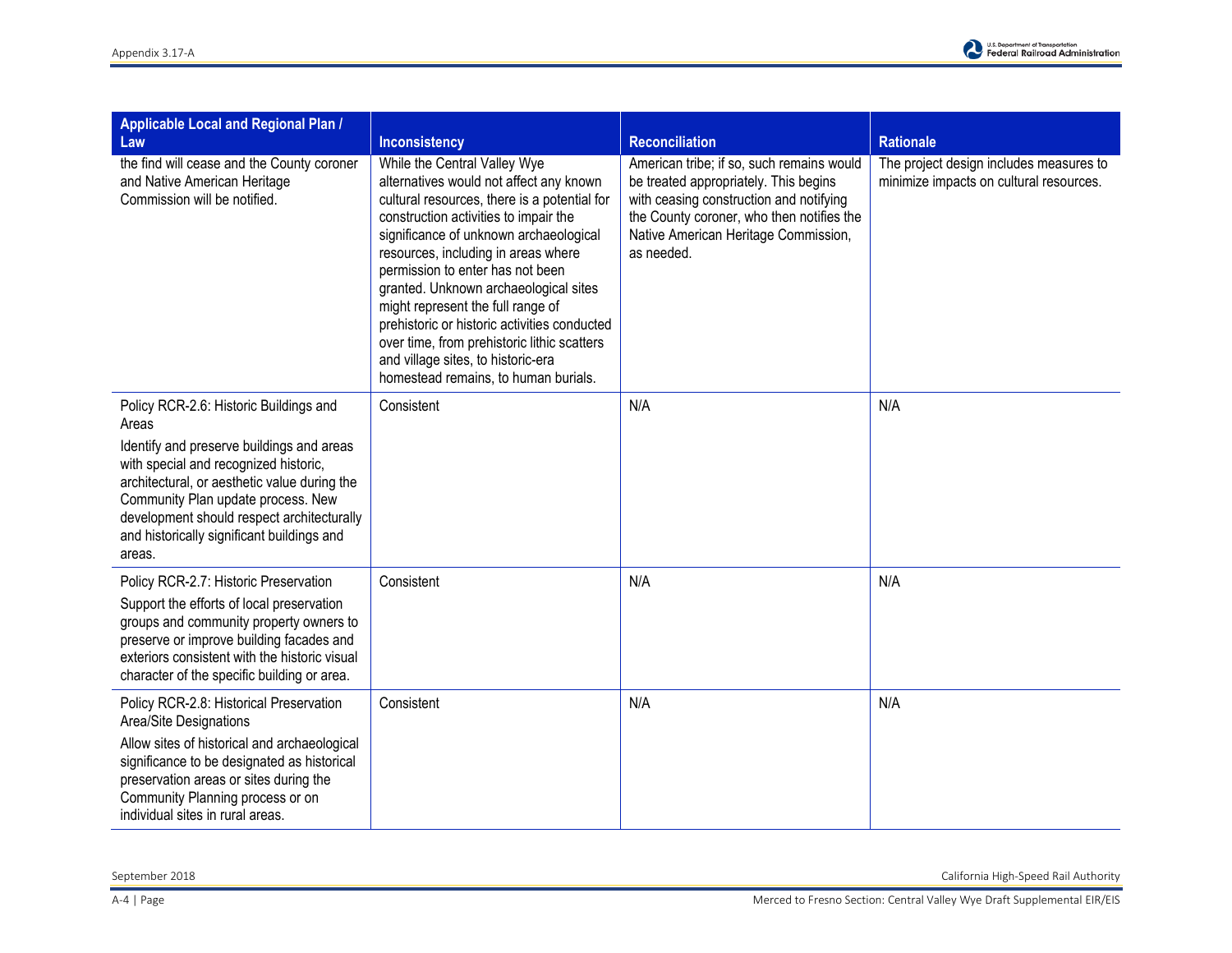| <b>Applicable Local and Regional Plan /</b><br>Law                                                                                                                                                                                                         | <b>Inconsistency</b>                                                                                                                                                                                                                                                                                                                                                                                                                                                                                                                                                                                                                         | <b>Reconciliation</b>                                                                                                                                                                                                                                                                                                                                                                                                                                                                                                                                                                                                                                                                                                                                                                                                   | <b>Rationale</b>                                                                                                                                                                                                                                          |
|------------------------------------------------------------------------------------------------------------------------------------------------------------------------------------------------------------------------------------------------------------|----------------------------------------------------------------------------------------------------------------------------------------------------------------------------------------------------------------------------------------------------------------------------------------------------------------------------------------------------------------------------------------------------------------------------------------------------------------------------------------------------------------------------------------------------------------------------------------------------------------------------------------------|-------------------------------------------------------------------------------------------------------------------------------------------------------------------------------------------------------------------------------------------------------------------------------------------------------------------------------------------------------------------------------------------------------------------------------------------------------------------------------------------------------------------------------------------------------------------------------------------------------------------------------------------------------------------------------------------------------------------------------------------------------------------------------------------------------------------------|-----------------------------------------------------------------------------------------------------------------------------------------------------------------------------------------------------------------------------------------------------------|
| <b>Madera County General Plan (1995)</b>                                                                                                                                                                                                                   |                                                                                                                                                                                                                                                                                                                                                                                                                                                                                                                                                                                                                                              |                                                                                                                                                                                                                                                                                                                                                                                                                                                                                                                                                                                                                                                                                                                                                                                                                         |                                                                                                                                                                                                                                                           |
| Goal 4.D: To identify, protect, and<br>enhance Madera County's important<br>historical, archaeological, paleontological,<br>and cultural sites and their contributing<br>environment.                                                                      | Consistent                                                                                                                                                                                                                                                                                                                                                                                                                                                                                                                                                                                                                                   | N/A                                                                                                                                                                                                                                                                                                                                                                                                                                                                                                                                                                                                                                                                                                                                                                                                                     | N/A                                                                                                                                                                                                                                                       |
| Policy 4.D.1: Requires that the views of<br>the local Native American community be<br>solicited in cases where development may<br>result in disturbance to sites containing<br>evidence of Native American activity or to<br>sites of cultural importance. | Consistent                                                                                                                                                                                                                                                                                                                                                                                                                                                                                                                                                                                                                                   | N/A                                                                                                                                                                                                                                                                                                                                                                                                                                                                                                                                                                                                                                                                                                                                                                                                                     | N/A                                                                                                                                                                                                                                                       |
| Policy 4.D.2: Promotes the preservation<br>and maintenance of Madera County's<br>paleontological, archaeological, and<br>historical resources.                                                                                                             | Consistent                                                                                                                                                                                                                                                                                                                                                                                                                                                                                                                                                                                                                                   | N/A                                                                                                                                                                                                                                                                                                                                                                                                                                                                                                                                                                                                                                                                                                                                                                                                                     | N/A                                                                                                                                                                                                                                                       |
| Policy 4.D.3: Requires that discretionary<br>development projects identify and protect<br>from damage, destruction, and abuse,<br>important historical, archaeological,<br>paleontological, and cultural sites and their<br>contributing environment.      | Inconsistent.<br>Consistent with implementation of CUL-<br>MM#1, CUL-MM#2, and CUL-MM#3.<br>While the Central Valley Wye<br>alternatives would not affect any known<br>cultural resources, there is a potential for<br>construction activities to impair the<br>significance of unknown archaeological<br>resources, including in areas where<br>permission to enter has not been<br>granted. Unknown archaeological sites<br>might represent the full range of<br>prehistoric or historic activities conducted<br>over time, from prehistoric lithic scatters<br>and village sites, to historic-era<br>homestead remains, to human burials. | Through implementation of CUL-MM#1,<br>the Authority would complete the<br>inventory for archaeological resources<br>and develop treatment plans for any<br>identified resources that would be<br>impaired by the project. Implementation<br>of CUL-MM#2 and CUL-MM#3 would<br>insure that construction crews are<br>trained to identify buried cultural<br>resources during construction activities,<br>provide for construction monitoring by<br>qualified professionals in areas of<br>archaeological sensitivity, and establish<br>procedures to stop work in the event of a<br>discovery. In accordance with CUL-<br>MM#3, if human remains are<br>encountered, the appropriate state and<br>federal laws would be followed to<br>determine whether the remains are<br>affiliated with a Native American tribe; if | The Authority is mandated to construct<br>and operate the HSR project. This is a<br>state-level project that would have<br>benefits across multiple resource areas.<br>The project design includes measures to<br>minimize impacts on cultural resources. |

California High-Speed Rail Authority September 2018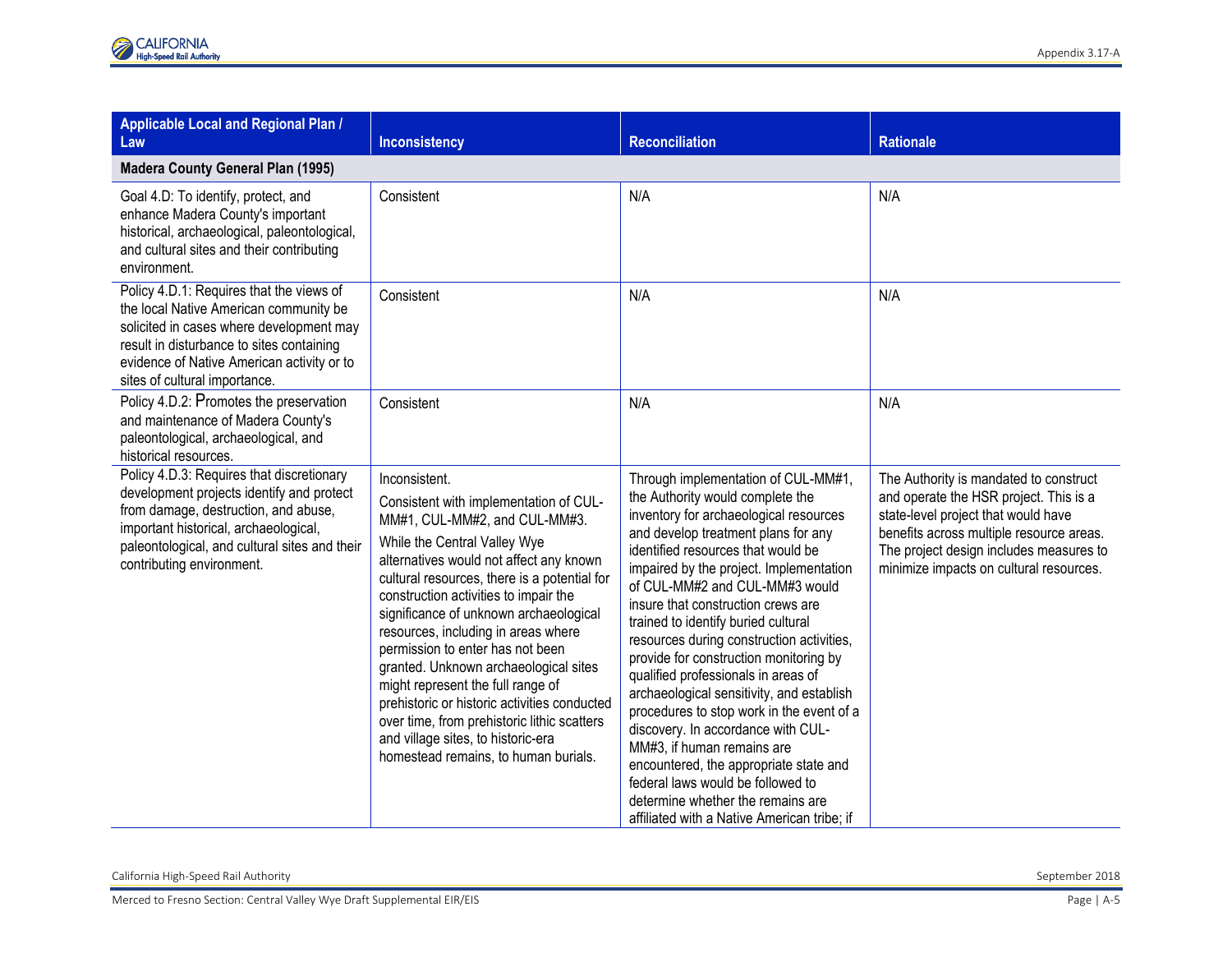| <b>Applicable Local and Regional Plan /</b><br>Law                                                                                                                                                                                                                                                                                                                            | <b>Inconsistency</b> | <b>Reconciliation</b>                               | <b>Rationale</b> |
|-------------------------------------------------------------------------------------------------------------------------------------------------------------------------------------------------------------------------------------------------------------------------------------------------------------------------------------------------------------------------------|----------------------|-----------------------------------------------------|------------------|
|                                                                                                                                                                                                                                                                                                                                                                               |                      | so, such remains would be treated<br>appropriately. |                  |
| Policy 4.D.4: Maintain confidentiality<br>regarding the locations of archaeological<br>sites in order to preserve and protect<br>these resources from vandalism and the<br>unauthorized removal of artifacts. If<br>significant archaeological and cultural<br>resources are open to the public, the<br>County shall control public access to<br>prevent damage or vandalism. | Consistent           | N/A                                                 | N/A              |
| Policy 4.D.6: Encourage the preservation<br>of the original architectural character of<br>significant historic structures and districts.<br>To this end, the County shall use the State<br>Historic Building Code.                                                                                                                                                            | Consistent           | N/A                                                 | N/A              |
| Policy 4.D.7: Use existing legislation and<br>propose local legislation for the<br>identification and protection of cultural<br>resources and their contributing<br>environment.                                                                                                                                                                                              | Consistent           | N/A                                                 | N/A              |
| Policy 4.D.8: Support the registration of<br>cultural resources in appropriate landmark<br>designations (i.e., National Register of<br>Historic Places, California Historical<br>Landmarks, Points of Historical Interest, or<br>Local Landmark). The County shall assist<br>private citizens seeking these designations<br>for their property.                               | Consistent           | N/A                                                 | N/A              |
| Fresno County General Plan (2003)                                                                                                                                                                                                                                                                                                                                             |                      |                                                     |                  |
| Policy OS-J.1: The County shall require<br>that discretionary development projects,<br>as part of any required CEQA review,<br>identify and protect important historical,<br>archeological, paleontological, and cultural<br>sites and their contributing environment<br>from damage, destruction, and abuse to                                                               | Consistent           | N/A                                                 | N/A              |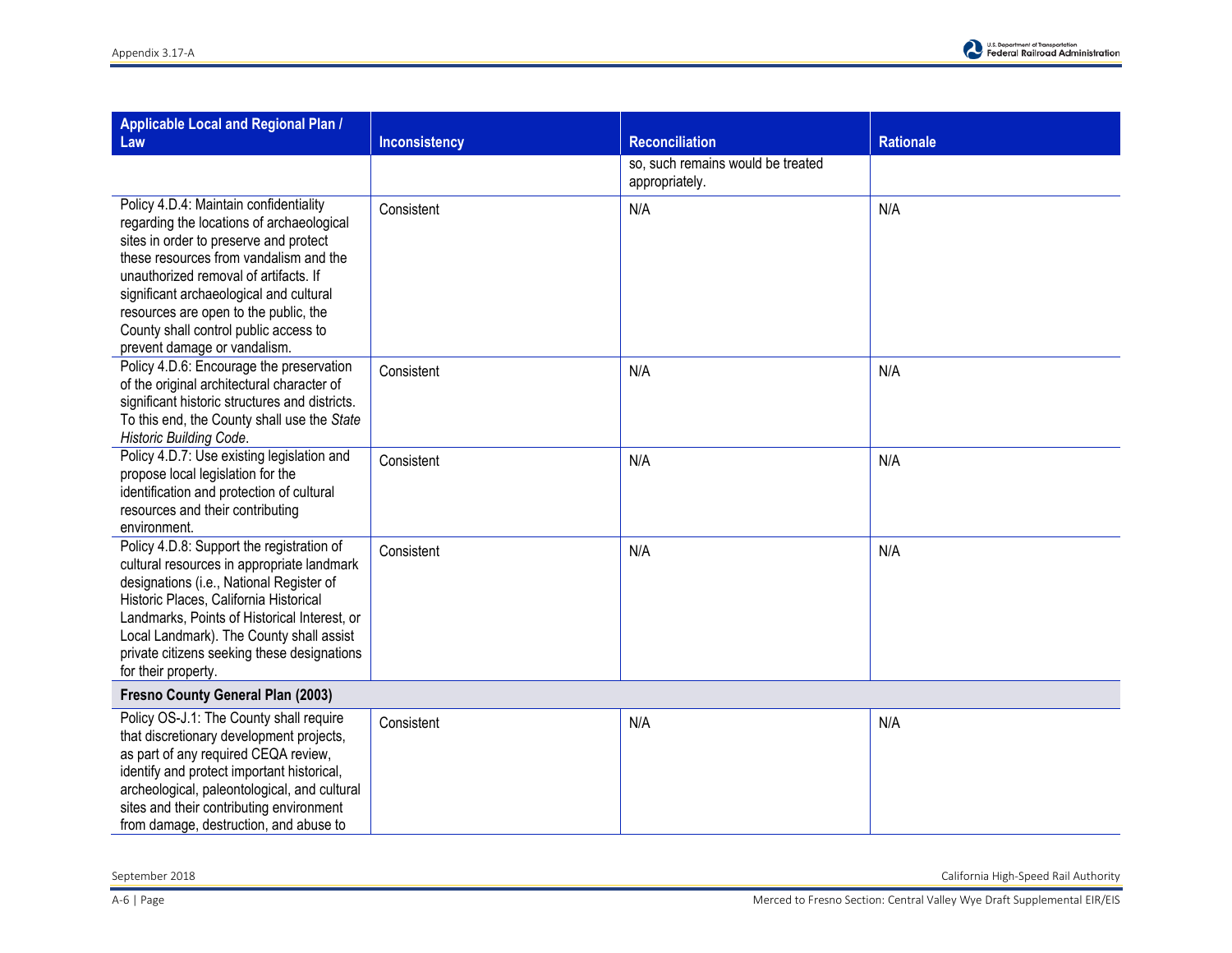| <b>Applicable Local and Regional Plan /</b>                                                                                                                                                                                                                                                 |                      |                       |                  |  |
|---------------------------------------------------------------------------------------------------------------------------------------------------------------------------------------------------------------------------------------------------------------------------------------------|----------------------|-----------------------|------------------|--|
| Law                                                                                                                                                                                                                                                                                         | <b>Inconsistency</b> | <b>Reconciliation</b> | <b>Rationale</b> |  |
| the maximum extent feasible. Project-level<br>mitigation shall include accurate site<br>surveys, consideration of project<br>alternatives to preserve archeological and<br>historic resources, and provision for<br>resource recovery and preservation when<br>displacement is unavoidable. |                      |                       |                  |  |
| <b>Stanislaus County General Plan (2016)</b>                                                                                                                                                                                                                                                |                      |                       |                  |  |
| Policy 24: The County will support the<br>preservation of Stanislaus County's<br>cultural legacy of archeological, historical,<br>and paleontological resources for future<br>generations.                                                                                                  | Consistent           | N/A                   | N/A              |  |
| City of Merced General Plan (2015)                                                                                                                                                                                                                                                          |                      |                       |                  |  |
| Policy: SD-2.1 Identify and preserve the<br>City's archaeological resources.                                                                                                                                                                                                                | Consistent           | N/A                   | N/A              |  |
| Policy SD-2.2: Identify and preserve the<br>City's historic and cultural resources.                                                                                                                                                                                                         | Consistent           | N/A                   | N/A              |  |
| City of Chowchilla 2040 General Plan (2011)                                                                                                                                                                                                                                                 |                      |                       |                  |  |
| Objective OS 14: promote the City of<br>Chowchilla's cultural resources as a<br>means to enhance the City's identity as an<br>important center of the Central Valley<br>history.                                                                                                            | Consistent           | N/A                   | N/A              |  |
| Policy OS 14.1: Promote the preservation<br>of cultural resources to ensure that<br>citizens of Chowchilla have an opportunity<br>to understand and appreciate the City's<br>unique heritage.                                                                                               | Consistent           | N/A                   | N/A              |  |
| Policy OS 14.2: Promote neighborhood /<br>City identity and the role of historic<br>preservation in community enhancement.                                                                                                                                                                  | Consistent           | N/A                   | N/A              |  |
| Policy OS 14.3: Promote an understanding<br>of the significance of the City's cultural<br>resources, the criteria for historic<br>designation, historic design review                                                                                                                       | Consistent           | N/A                   | N/A              |  |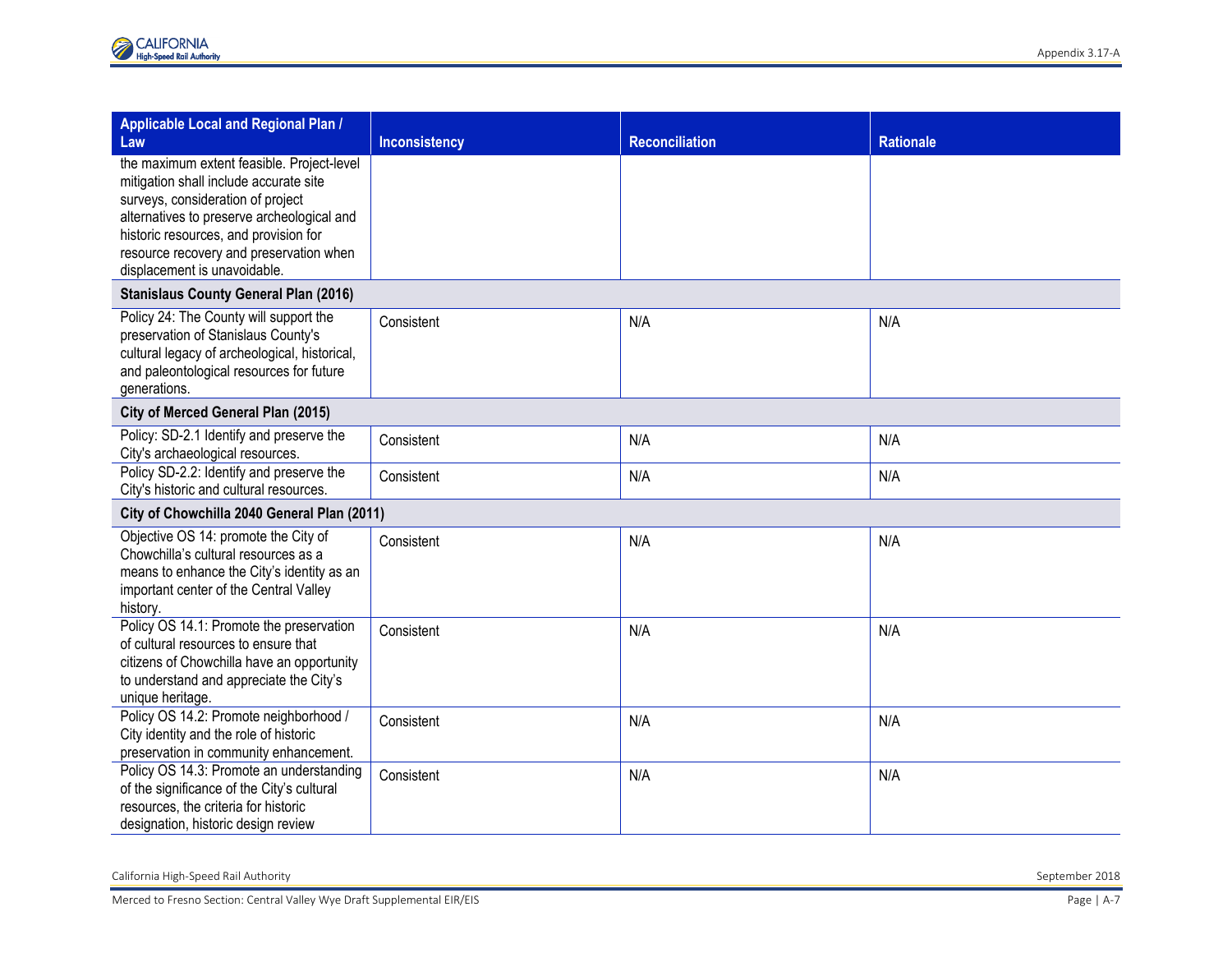

| <b>Applicable Local and Regional Plan /</b><br>Law                                                                                                                                                                                                                                                                                                                                                                   | Inconsistency | <b>Reconciliation</b> | <b>Rationale</b> |
|----------------------------------------------------------------------------------------------------------------------------------------------------------------------------------------------------------------------------------------------------------------------------------------------------------------------------------------------------------------------------------------------------------------------|---------------|-----------------------|------------------|
| processes, building permit requirements,<br>and methods for rehabilitating and<br>preserving historic buildings, sites and<br>landscapes.                                                                                                                                                                                                                                                                            |               |                       |                  |
| Objective OS 15.1: Identify, preserve and<br>enhance archaeological, cultural and<br>historical resources.                                                                                                                                                                                                                                                                                                           | Consistent    | N/A                   | N/A              |
| Policy OS 15.1: Require archaeological<br>studies by a certified archeologist /<br>historian in areas determined by the City<br>or by a state or federal agency to have<br>potential archeological or historical<br>significance prior to approval of<br>development and redevelopment projects.                                                                                                                     | Consistent    | N/A                   | N/A              |
| Policy OS 15.2: Protect sites of<br>archaeological significance and ensure<br>compliance with all applicable state and<br>federal cultural resources protection and<br>management laws in its planning and<br>project review process.                                                                                                                                                                                | Consistent    | N/A                   | N/A              |
| Policy OS 16.1: Promote the preservation<br>and restoration of historical sites and<br>structures within the City of Chowchilla of<br>local, regional, state or national<br>significance.                                                                                                                                                                                                                            | Consistent    | N/A                   | N/A              |
| Policy OS 17.1: Support public and private<br>efforts to preserve, rehabilitate and<br>continue the use of cultural and historic<br>structures, sites and districts. Where<br>applicable, preservation efforts shall<br>confirm to the current state federal<br>standards for the treatment of historic<br>property guidelines for preserving<br>rehabilitating, restoring and reconstructing<br>historic buildings. | Consistent    | N/A                   | N/A              |
| Policy OS 17.2: Promote and encourage<br>adaptive reuse of historic buildings.<br>Consistent with health and safety, other                                                                                                                                                                                                                                                                                           | Consistent    | N/A                   | N/A              |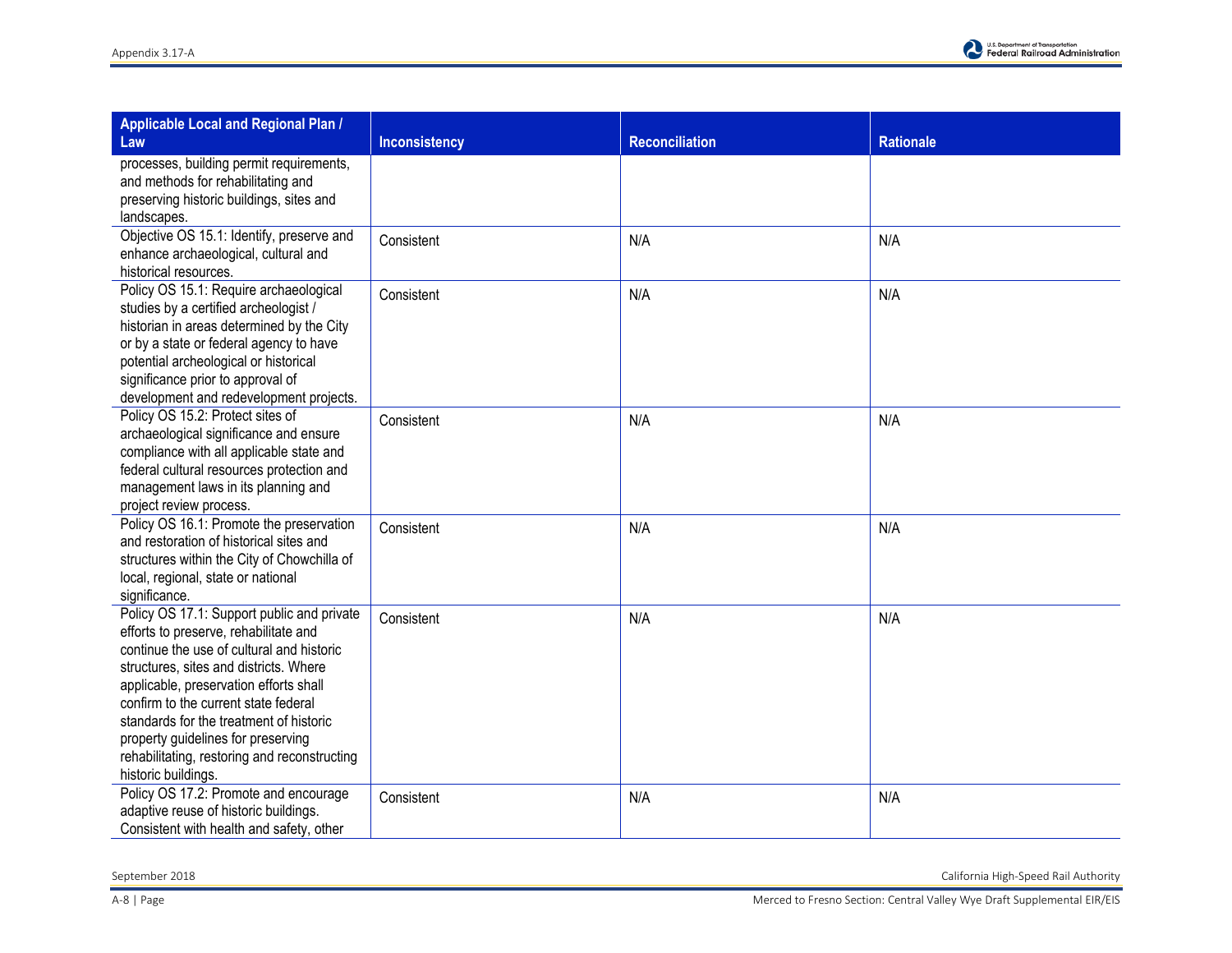| basic considerations, the City shall be<br>flexible in applying building and zoning<br>standards to encourage continued use and<br>adaptive reuse of historic buildings.<br>Policy OS 17.3: Utilize historic<br>N/A<br>N/A<br>Consistent<br>preservation as a tool for encouraging and<br>supporting mixed use development and<br>redevelopment of the City's urban core<br>and Downtown District.<br>Policy OS 17.4: Buildings and other<br>Consistent<br>N/A<br>N/A<br>cultural resources that are not historically<br>significant but have historical or<br>architectural value should be preserved or<br>relocated, wherever feasible. Where this is<br>not feasible, the resource shall be<br>documented and the information retained<br>in a secure, but publicly accessible<br>location.<br>Policy OS 17.5: Historically significant<br>N/A<br>N/A<br>Consistent<br>buildings shall not be modified in a way<br>that affects their historic value or<br>demolished except to protect public health<br>and safety, or where saving the structure<br>is infeasible.<br>Policy OS 17.6: The City of Chowchilla<br>N/A<br>N/A<br>Consistent<br>shall assume its responsibility for historic<br>preservation by protecting and maintaining | <b>Applicable Local and Regional Plan /</b> |                      |                       |                  |
|----------------------------------------------------------------------------------------------------------------------------------------------------------------------------------------------------------------------------------------------------------------------------------------------------------------------------------------------------------------------------------------------------------------------------------------------------------------------------------------------------------------------------------------------------------------------------------------------------------------------------------------------------------------------------------------------------------------------------------------------------------------------------------------------------------------------------------------------------------------------------------------------------------------------------------------------------------------------------------------------------------------------------------------------------------------------------------------------------------------------------------------------------------------------------------------------------------------------------------------------|---------------------------------------------|----------------------|-----------------------|------------------|
|                                                                                                                                                                                                                                                                                                                                                                                                                                                                                                                                                                                                                                                                                                                                                                                                                                                                                                                                                                                                                                                                                                                                                                                                                                              | Law                                         | <b>Inconsistency</b> | <b>Reconciliation</b> | <b>Rationale</b> |
|                                                                                                                                                                                                                                                                                                                                                                                                                                                                                                                                                                                                                                                                                                                                                                                                                                                                                                                                                                                                                                                                                                                                                                                                                                              |                                             |                      |                       |                  |
|                                                                                                                                                                                                                                                                                                                                                                                                                                                                                                                                                                                                                                                                                                                                                                                                                                                                                                                                                                                                                                                                                                                                                                                                                                              |                                             |                      |                       |                  |
|                                                                                                                                                                                                                                                                                                                                                                                                                                                                                                                                                                                                                                                                                                                                                                                                                                                                                                                                                                                                                                                                                                                                                                                                                                              |                                             |                      |                       |                  |
|                                                                                                                                                                                                                                                                                                                                                                                                                                                                                                                                                                                                                                                                                                                                                                                                                                                                                                                                                                                                                                                                                                                                                                                                                                              |                                             |                      |                       |                  |
|                                                                                                                                                                                                                                                                                                                                                                                                                                                                                                                                                                                                                                                                                                                                                                                                                                                                                                                                                                                                                                                                                                                                                                                                                                              |                                             |                      |                       |                  |
|                                                                                                                                                                                                                                                                                                                                                                                                                                                                                                                                                                                                                                                                                                                                                                                                                                                                                                                                                                                                                                                                                                                                                                                                                                              |                                             |                      |                       |                  |
|                                                                                                                                                                                                                                                                                                                                                                                                                                                                                                                                                                                                                                                                                                                                                                                                                                                                                                                                                                                                                                                                                                                                                                                                                                              |                                             |                      |                       |                  |
|                                                                                                                                                                                                                                                                                                                                                                                                                                                                                                                                                                                                                                                                                                                                                                                                                                                                                                                                                                                                                                                                                                                                                                                                                                              |                                             |                      |                       |                  |
|                                                                                                                                                                                                                                                                                                                                                                                                                                                                                                                                                                                                                                                                                                                                                                                                                                                                                                                                                                                                                                                                                                                                                                                                                                              |                                             |                      |                       |                  |
|                                                                                                                                                                                                                                                                                                                                                                                                                                                                                                                                                                                                                                                                                                                                                                                                                                                                                                                                                                                                                                                                                                                                                                                                                                              |                                             |                      |                       |                  |
|                                                                                                                                                                                                                                                                                                                                                                                                                                                                                                                                                                                                                                                                                                                                                                                                                                                                                                                                                                                                                                                                                                                                                                                                                                              |                                             |                      |                       |                  |
|                                                                                                                                                                                                                                                                                                                                                                                                                                                                                                                                                                                                                                                                                                                                                                                                                                                                                                                                                                                                                                                                                                                                                                                                                                              |                                             |                      |                       |                  |
|                                                                                                                                                                                                                                                                                                                                                                                                                                                                                                                                                                                                                                                                                                                                                                                                                                                                                                                                                                                                                                                                                                                                                                                                                                              |                                             |                      |                       |                  |
|                                                                                                                                                                                                                                                                                                                                                                                                                                                                                                                                                                                                                                                                                                                                                                                                                                                                                                                                                                                                                                                                                                                                                                                                                                              |                                             |                      |                       |                  |
|                                                                                                                                                                                                                                                                                                                                                                                                                                                                                                                                                                                                                                                                                                                                                                                                                                                                                                                                                                                                                                                                                                                                                                                                                                              |                                             |                      |                       |                  |
|                                                                                                                                                                                                                                                                                                                                                                                                                                                                                                                                                                                                                                                                                                                                                                                                                                                                                                                                                                                                                                                                                                                                                                                                                                              |                                             |                      |                       |                  |
|                                                                                                                                                                                                                                                                                                                                                                                                                                                                                                                                                                                                                                                                                                                                                                                                                                                                                                                                                                                                                                                                                                                                                                                                                                              |                                             |                      |                       |                  |
|                                                                                                                                                                                                                                                                                                                                                                                                                                                                                                                                                                                                                                                                                                                                                                                                                                                                                                                                                                                                                                                                                                                                                                                                                                              |                                             |                      |                       |                  |
|                                                                                                                                                                                                                                                                                                                                                                                                                                                                                                                                                                                                                                                                                                                                                                                                                                                                                                                                                                                                                                                                                                                                                                                                                                              |                                             |                      |                       |                  |
|                                                                                                                                                                                                                                                                                                                                                                                                                                                                                                                                                                                                                                                                                                                                                                                                                                                                                                                                                                                                                                                                                                                                                                                                                                              |                                             |                      |                       |                  |
|                                                                                                                                                                                                                                                                                                                                                                                                                                                                                                                                                                                                                                                                                                                                                                                                                                                                                                                                                                                                                                                                                                                                                                                                                                              |                                             |                      |                       |                  |
|                                                                                                                                                                                                                                                                                                                                                                                                                                                                                                                                                                                                                                                                                                                                                                                                                                                                                                                                                                                                                                                                                                                                                                                                                                              |                                             |                      |                       |                  |
|                                                                                                                                                                                                                                                                                                                                                                                                                                                                                                                                                                                                                                                                                                                                                                                                                                                                                                                                                                                                                                                                                                                                                                                                                                              |                                             |                      |                       |                  |
|                                                                                                                                                                                                                                                                                                                                                                                                                                                                                                                                                                                                                                                                                                                                                                                                                                                                                                                                                                                                                                                                                                                                                                                                                                              |                                             |                      |                       |                  |
|                                                                                                                                                                                                                                                                                                                                                                                                                                                                                                                                                                                                                                                                                                                                                                                                                                                                                                                                                                                                                                                                                                                                                                                                                                              |                                             |                      |                       |                  |
|                                                                                                                                                                                                                                                                                                                                                                                                                                                                                                                                                                                                                                                                                                                                                                                                                                                                                                                                                                                                                                                                                                                                                                                                                                              | publicly owned cultural resources. Historic |                      |                       |                  |
| resources include, but are not limited to,                                                                                                                                                                                                                                                                                                                                                                                                                                                                                                                                                                                                                                                                                                                                                                                                                                                                                                                                                                                                                                                                                                                                                                                                   |                                             |                      |                       |                  |
| buildings, monuments, landscapes, entry                                                                                                                                                                                                                                                                                                                                                                                                                                                                                                                                                                                                                                                                                                                                                                                                                                                                                                                                                                                                                                                                                                                                                                                                      |                                             |                      |                       |                  |
| monuments, street lighting, street trees,                                                                                                                                                                                                                                                                                                                                                                                                                                                                                                                                                                                                                                                                                                                                                                                                                                                                                                                                                                                                                                                                                                                                                                                                    |                                             |                      |                       |                  |
| and the scoring, dimensions, and patterns                                                                                                                                                                                                                                                                                                                                                                                                                                                                                                                                                                                                                                                                                                                                                                                                                                                                                                                                                                                                                                                                                                                                                                                                    |                                             |                      |                       |                  |
| of sidewalks, driveways, curbs and<br>gutters.                                                                                                                                                                                                                                                                                                                                                                                                                                                                                                                                                                                                                                                                                                                                                                                                                                                                                                                                                                                                                                                                                                                                                                                               |                                             |                      |                       |                  |
| City of Waterford General Plan (2006)                                                                                                                                                                                                                                                                                                                                                                                                                                                                                                                                                                                                                                                                                                                                                                                                                                                                                                                                                                                                                                                                                                                                                                                                        |                                             |                      |                       |                  |
| Policy SD-2.1: Identify and preserve the                                                                                                                                                                                                                                                                                                                                                                                                                                                                                                                                                                                                                                                                                                                                                                                                                                                                                                                                                                                                                                                                                                                                                                                                     |                                             |                      |                       |                  |
| N/A<br>N/A<br>Consistent<br>City's archaeological resources.                                                                                                                                                                                                                                                                                                                                                                                                                                                                                                                                                                                                                                                                                                                                                                                                                                                                                                                                                                                                                                                                                                                                                                                 |                                             |                      |                       |                  |

California High-Speed Rail Authority September 2018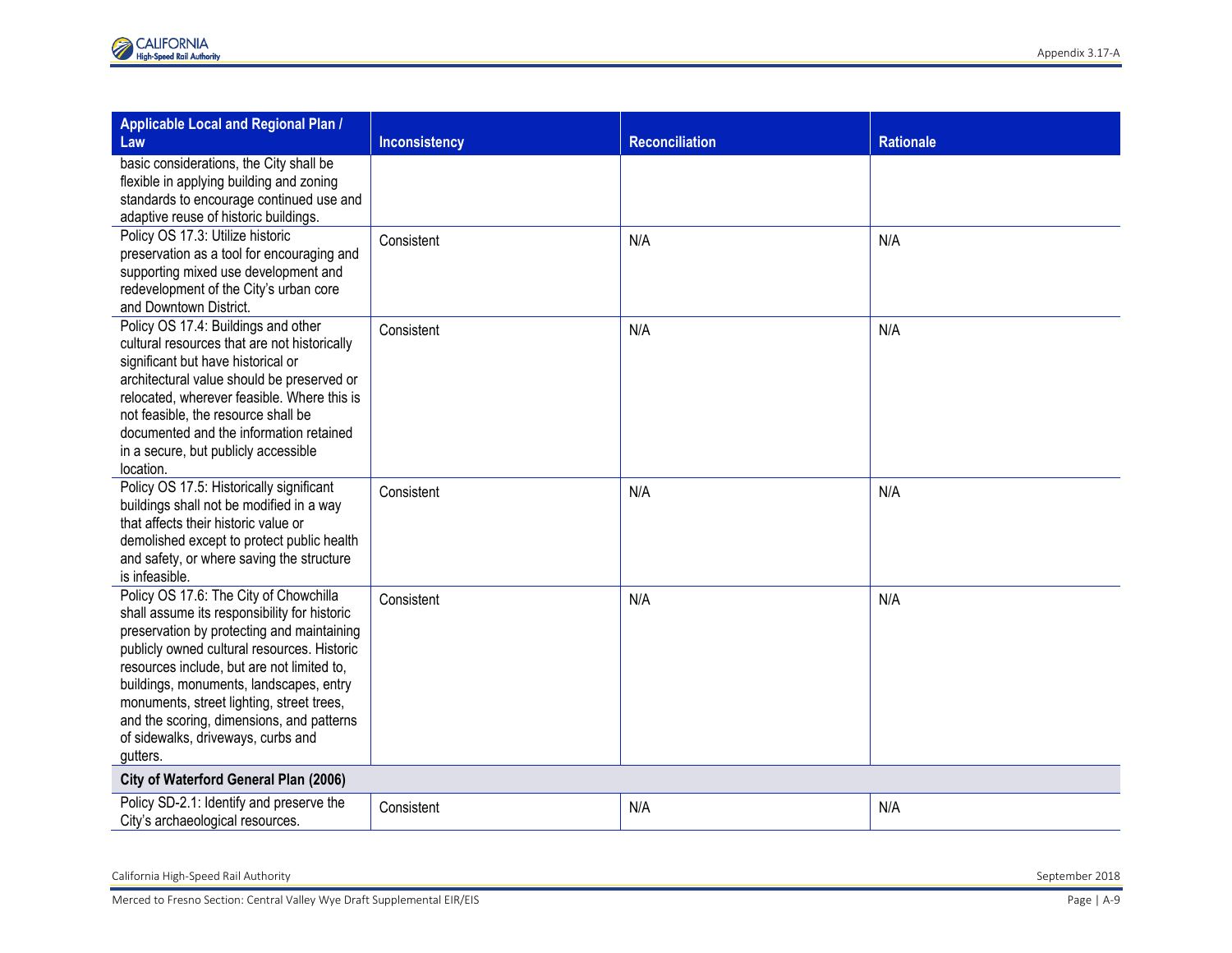| Applicable Local and Regional Plan /<br>Law                                         | <b>Inconsistency</b> | <b>Reconciliation</b> | <b>Rationale</b> |
|-------------------------------------------------------------------------------------|----------------------|-----------------------|------------------|
| Policy SD-2.2: Identify and preserve the<br>City's historic and cultural resources. | Consistent           | N/A                   | N/A              |

*Sources: City of Chowchilla 2011; City of Merced, 2015; City of Waterford, 2006; Fresno County 2003; Madera County 1995; Merced County 2013; Stanislaus County, 2016* 

HSR = high-speed rail

IAMF = impact avoidance and minimization feature

MM = Mitigation Measure

Authority = California High-Speed Rail Authority

N/A = not applicable. Reconciliation nor the rationale behind it are provided as it has been determined that the Central Valley Wye alternatives are consistent with requirements and reconciliation will therefore not be required.